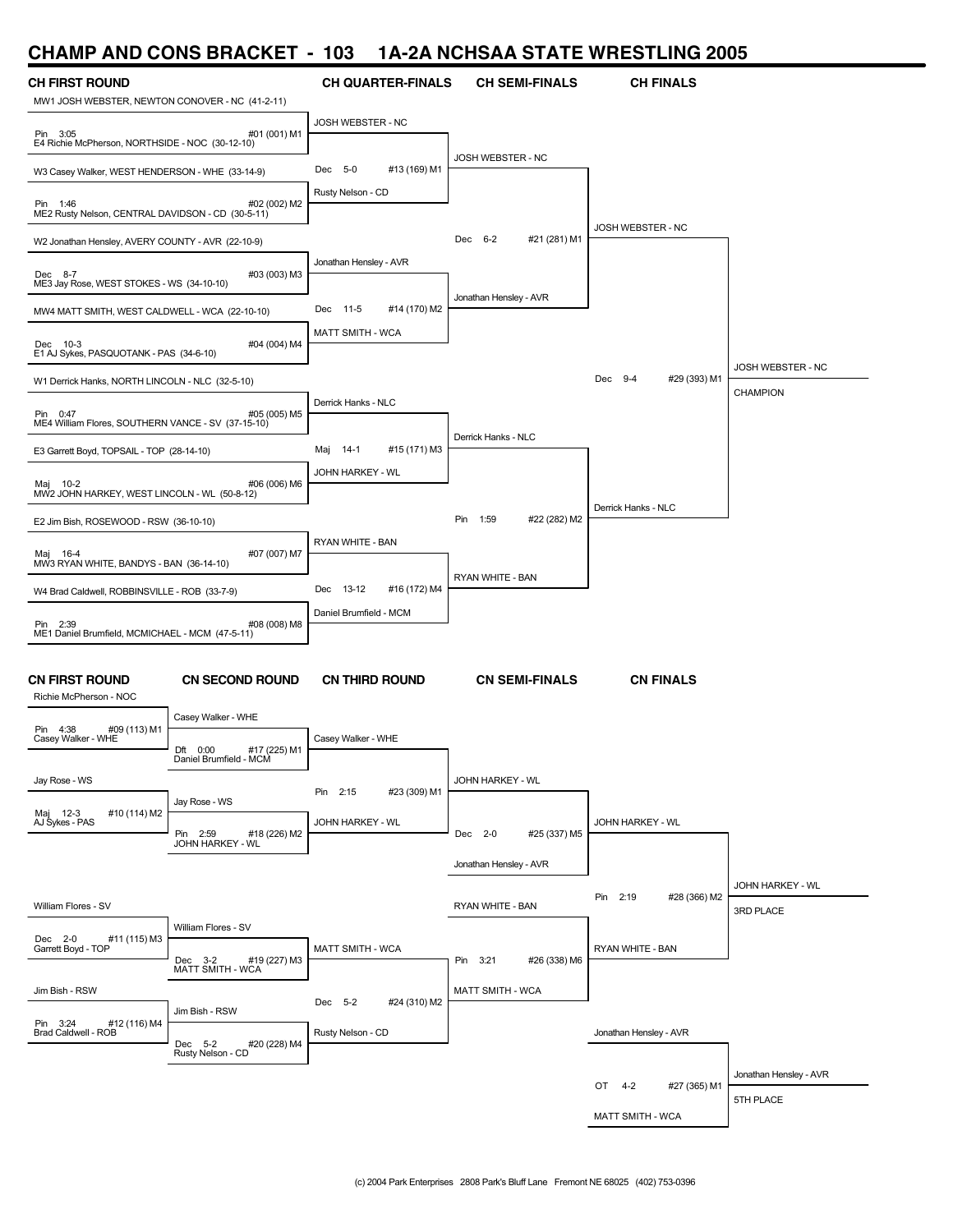## **CHAMP AND CONS BRACKET - 112 1A-2A NCHSAA STATE WRESTLING 2005**

| <b>CH FIRST ROUND</b><br>E1 Mike Boring, MANTEO - MAN (35-1-11) |                                                      | <b>CH QUARTER-FINALS</b>                       | <b>CH SEMI-FINALS</b>    | <b>CH FINALS</b>        |                                |
|-----------------------------------------------------------------|------------------------------------------------------|------------------------------------------------|--------------------------|-------------------------|--------------------------------|
| Pin 3:16<br>W4 Andrew Ballard, MOUNT AIRY - MTA (26-10-11)      | #01 (009) M1                                         | Mike Boring - MAN                              |                          |                         |                                |
| MW3 ERIC WEBSTER, NEWTON CONOVER - NC (40-7-10)                 |                                                      | Dec 8-7<br>#13 (173) M5                        | Mike Boring - MAN        |                         |                                |
| Dec 6-4<br>ME2 Sean Younger, MCMICHAEL - MCM (57-5-11)          | #02 (010) M2                                         | Sean Younger - MCM                             |                          |                         |                                |
|                                                                 | MW2 SAM PHOUMYNAVONG, WEST MONTGOMERY - WM (29-6-12) |                                                | Dec 3-2<br>#21 (283) M1  | Mike Boring - MAN       |                                |
| Dec 7-5<br>ME3 Chris Taylor, WEST STOKES - WS (47-7-11)         | #03 (011) M3                                         | Chris Taylor - WS                              |                          |                         |                                |
| E4 Matt Tyndall, CROATAN - CRO (36-10-12)                       |                                                      | Pin 2:50<br>#14 (174) M6                       | Chris Taylor - WS        |                         |                                |
| Pin 2:48<br>W1 Paul McGee, MITCHELL - MIT (51-3-12)             | #04 (012) M4                                         | Paul McGee - MIT                               |                          |                         | Mike Boring - MAN              |
| MW1 GEORGE GIANERA, NORTH WILKES - NW (52-4-11)                 |                                                      |                                                |                          | #29 (394) M1<br>Dec 4-3 | CHAMPION                       |
| Maj 12-4<br>ME4 Candy Vonsavangh, CUMMINGS - CUM (29-9-12)      | #05 (013) M5                                         | <b>GEORGE GIANERA - NW</b>                     | Ramsey Brown - RSW       |                         |                                |
| W3 Aaron Licourt, NORTH LINCOLN - NLC (30-8-10)                 |                                                      | Dec 8-6<br>#15 (175) M7                        |                          |                         |                                |
| Pin 5:15<br>E2 Ramsey Brown, ROSEWOOD - RSW (41-3-12)           | #06 (014) M6                                         | Ramsey Brown - RSW                             |                          |                         |                                |
| W2 Matt Hall, STARMOUNT - STR (36-6-11)                         |                                                      |                                                | Dec 7-6<br>#22 (284) M2  | Ramsey Brown - RSW      |                                |
| Dec 13-7<br>E3 Adam Bassett, CURRITUCK - CUR (31-18-12)         | #07 (015) M7                                         | Adam Bassett - CUR                             |                          |                         |                                |
| MW4 KYLE CRAVER, WEST DAVIDSON - WD (20-7-12)                   |                                                      | Dec 11-9<br>#16 (176) M8                       | Kendall Mowery - SAL     |                         |                                |
| Maj 11-3<br>ME1 Kendall Mowery, SALISBURY - SAL (30-4-11)       | #08 (016) M8                                         | Kendall Mowery - SAL                           |                          |                         |                                |
| <b>CN FIRST ROUND</b><br>Andrew Ballard - MTA                   | <b>CN SECOND ROUND</b>                               | <b>CN THIRD ROUND</b>                          | <b>CN SEMI-FINALS</b>    | <b>CN FINALS</b>        |                                |
| Dec 5-1<br>#09 (117) M5                                         | ERIC WEBSTER - NC                                    |                                                |                          |                         |                                |
| ERIC WEBSTER - NC                                               | Dec 5-4<br>#17 (229) M5<br>Adam Bassett - CUR        | ERIC WEBSTER - NC                              |                          |                         |                                |
| SAM PHOUMYNAVONG - WM<br>Dec 6-4<br>#10 (118) M6                | Matt Tyndall - CRO                                   | Dec 3-2<br>#23 (311) M7                        | ERIC WEBSTER - NC        |                         |                                |
| Matt Tyndall - CRO                                              | Dec 2-0 #18 (230) M6<br>GEORGE GIANERA - NW          | <b>GEORGE GIANERA - NW</b>                     | #25 (339) M3<br>Dec 8-5  | ERIC WEBSTER - NC       |                                |
|                                                                 |                                                      |                                                | Chris Taylor - WS        |                         |                                |
| Candy Vonsavangh - CUM                                          |                                                      |                                                | Kendall Mowery - SAL     | OT 7-5<br>#28 (368) M2  | ERIC WEBSTER - NC<br>3RD PLACE |
| Pin 3:11<br>#11 (119) M7<br>Aaron Licourt - NLC                 | Candy Vonsavangh - CUM<br>Dec 3-0<br>#19 (231) M7    | Paul McGee - MIT                               | Dec 10-6<br>#26 (340) M4 | Kendall Mowery - SAL    |                                |
| Matt Hall - STR                                                 | Paul McGee - MIT                                     |                                                | Sean Younger - MCM       |                         |                                |
| #12 (120) M8<br>Maj 17-3 #12<br>KYLE CRAVER - WD                | KYLE CRAVER - WD                                     | Maj 12-2<br>#24 (312) M8<br>Sean Younger - MCM |                          | Chris Taylor - WS       |                                |
|                                                                 | Dec 9-3<br>#20 (232) M8<br>Sean Younger - MCM        |                                                |                          |                         |                                |
|                                                                 |                                                      |                                                |                          | Dec 2-1<br>#27 (367) M1 | Chris Taylor - WS              |
|                                                                 |                                                      |                                                |                          | Sean Younger - MCM      | 5TH PLACE                      |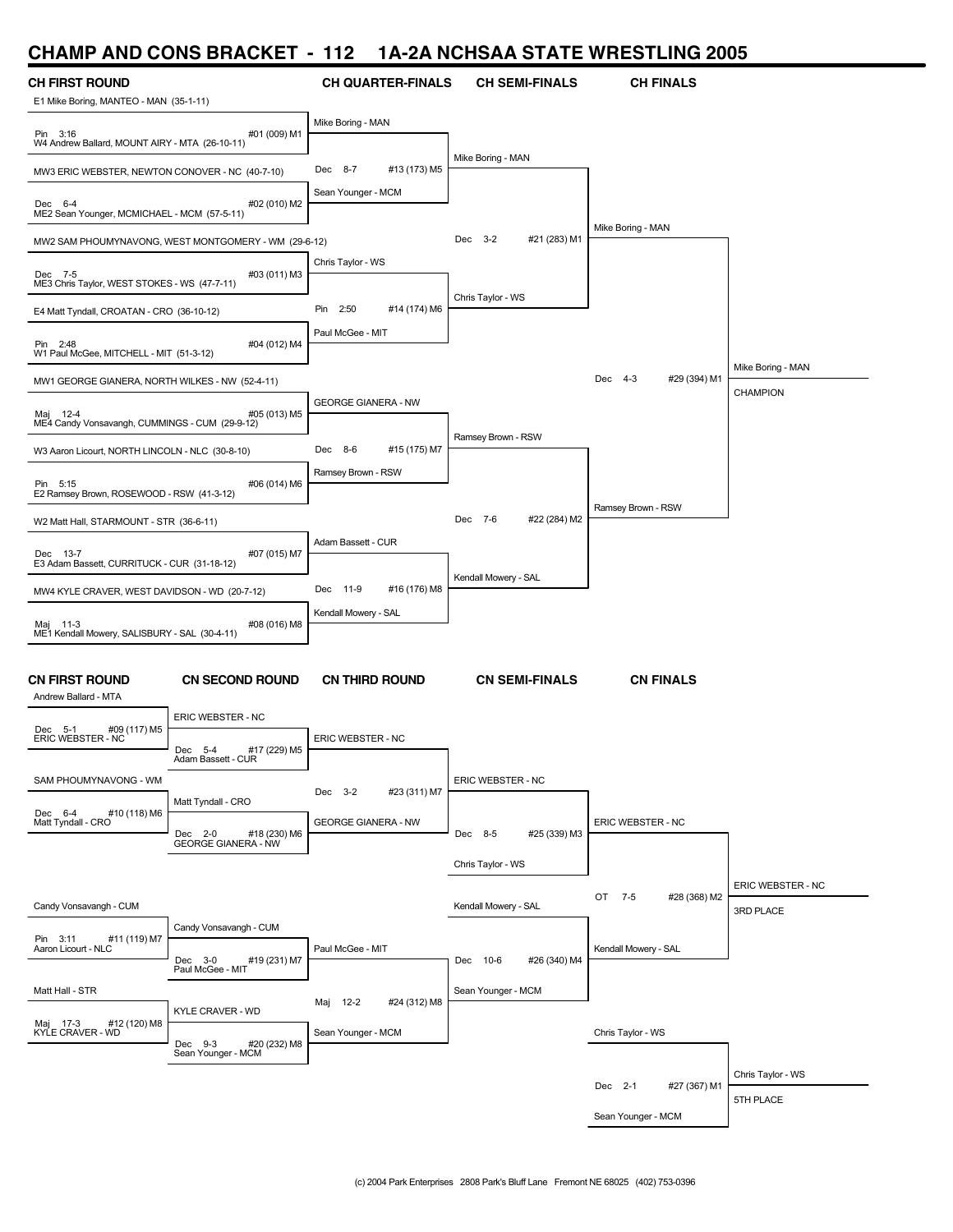## **CHAMP AND CONS BRACKET - 119 1A-2A NCHSAA STATE WRESTLING 2005**

| <i>.</i>                                                              |                                                               |                             |                          |                            |                    |
|-----------------------------------------------------------------------|---------------------------------------------------------------|-----------------------------|--------------------------|----------------------------|--------------------|
| <b>CH FIRST ROUND</b><br>ME1 Willis Blue, ANDREWS, TW - HPA (33-2-10) |                                                               | <b>CH QUARTER-FINALS</b>    | <b>CH SEMI-FINALS</b>    | <b>CH FINALS</b>           |                    |
| Pin 2:24<br>E4 Antonio Woodard, NORTHSIDE - NOC (25-14-9)             | #01 (017) M1                                                  | Willis Blue - HPA           |                          |                            |                    |
| MW3 ZANE SIMMONS, HIBRITEN - HIB (44-5-10)                            |                                                               | Dec 8-5<br>#13 (177) M1     | Willis Blue - HPA        |                            |                    |
|                                                                       |                                                               | ZANE SIMMONS - HIB          |                          |                            |                    |
| Dec 6-2<br>W2 Matt Kroeger, ALLEGHANY - ALG (27-11-10)                | #02 (018) M2                                                  |                             |                          | Willis Blue - HPA          |                    |
| MW2 CAMERON DRYE, ALBEMARLE - ALB (40-6-10)                           |                                                               |                             | #21 (285) M1<br>Maj 9-1  |                            |                    |
| Maj 10-2<br>W3 Wesley Whitman, ROSMAN - ROS (38-9-10)                 | #03 (019) M3                                                  | CAMERON DRYE - ALB          |                          |                            |                    |
| ME4 Ricky Coble, WESTERN ALAMANCE - WA (19-7-12)                      |                                                               | Dec 10-3<br>#14 (178) M2    | CAMERON DRYE - ALB       |                            |                    |
| Pin 4:49<br>E1 John Jernigan, CROATAN - CRO (35-8-11)                 | #04 (020) M4                                                  | John Jernigan - CRO         |                          |                            |                    |
| MW1 DAN PROUTY, NORTH WILKES - NW (56-2-12)                           |                                                               |                             |                          | DQ<br>0:00<br>#29 (395) M1 | Larry Jackson - NR |
|                                                                       |                                                               | DAN PROUTY - NW             |                          |                            | CHAMPION           |
| TF 16-0<br>W4 Sterling Ducker, NORTH HENDERSON - NHE (20-17-9)        | #05 (021) M5                                                  |                             |                          |                            |                    |
| ME3 Wes Payne, LEDFORD - LED (35-9-11)                                |                                                               | Dec 4-0<br>#15 (179) M3     | DAN PROUTY - NW          |                            |                    |
| Maj 10-0                                                              | #06 (022) M6                                                  | Wes Payne - LED             |                          |                            |                    |
|                                                                       | E2 Rodrick Howard, DURHAM SCHOOL OF THE ARTS - DSA (15-11-10) |                             |                          | Larry Jackson - NR         |                    |
| ME2 Larry Jackson, NORTH ROWAN - NR (33-4-12)                         |                                                               |                             | #22 (286) M2<br>Pin 3:15 |                            |                    |
| Pin 4:00                                                              | #07 (023) M7                                                  | Larry Jackson - NR          |                          |                            |                    |
| E3 Addison Gurganious, NORTH BRUNSWICK - NB (29-5-12)                 |                                                               |                             | Larry Jackson - NR       |                            |                    |
| MW4 DARBY ENOCH, MT PLEASANT - MTP (43-12-10)                         |                                                               | Dec 10-5<br>#16 (180) M4    |                          |                            |                    |
| Dec 10-4<br>W1 Bruce Gunter, MADISON - MAD (32-6-12)                  | #08 (024) M8                                                  | Bruce Gunter - MAD          |                          |                            |                    |
|                                                                       |                                                               |                             |                          |                            |                    |
| CN FIRST ROUND<br>Antonio Woodard - NOC                               | <b>CN SECOND ROUND</b>                                        | <b>CN THIRD ROUND</b>       | <b>CN SEMI-FINALS</b>    | <b>CN FINALS</b>           |                    |
|                                                                       | Matt Kroeger - ALG                                            |                             |                          |                            |                    |
| Dec 1-0<br>#09 (121) M1<br>Matt Kroeger - ALG                         | #17 (233) M1<br>Maj 11-2<br>Bruce Gunter - MAD                | Bruce Gunter - MAD          |                          |                            |                    |
| Wesley Whitman - ROS                                                  |                                                               |                             | Wes Payne - LED          |                            |                    |
| Pin 1:44<br>#10 (122) M2                                              | Wesley Whitman - ROS                                          | Dec 6-2<br>#23 (313) M5     |                          |                            |                    |
| Ricky Coble - WA                                                      | #18 (234) M2<br>Pin 2:38                                      | Wes Payne - LED             | Dec 10-6<br>#25 (341) M1 | CAMERON DRYE - ALB         |                    |
|                                                                       | Wes Payne - LED                                               |                             | CAMERON DRYE - ALB       |                            |                    |
|                                                                       |                                                               |                             |                          |                            | DAN PROUTY - NW    |
| Sterling Ducker - NHE                                                 |                                                               |                             | DAN PROUTY - NW          | Dft 0:00<br>#28 (370) M2   | 3RD PLACE          |
| Dec 9-3<br>#11 (123) M3                                               | Sterling Ducker - NHE                                         |                             |                          |                            |                    |
| Rodrick Howard - DSA                                                  | Pin 2:47<br>#19 (235) M3                                      | John Jernigan - CRO         | #26 (342) M2<br>Dec 5-1  | DAN PROUTY - NW            |                    |
| Addison Gurganious - NB                                               | John Jernigan - CRO                                           |                             | ZANE SIMMONS - HIB       |                            |                    |
|                                                                       | Addison Gurganious - NB                                       | 2:59<br>#24 (314) M6<br>Pin |                          |                            |                    |
| Dec 6-0 #12 (1991)<br>DARBY ENOCH - MTP<br>#12 (124) M4               |                                                               | ZANE SIMMONS - HIB          |                          | Wes Payne - LED            |                    |
|                                                                       | Dec 6-0<br>#20 (236) M4<br>ZANE SIMMONS - HIB                 |                             |                          |                            |                    |
|                                                                       |                                                               |                             |                          | Dft 0:00<br>#27 (369) M1   | ZANE SIMMONS - HIB |
|                                                                       |                                                               |                             |                          | ZANE SIMMONS - HIB         | 5TH PLACE          |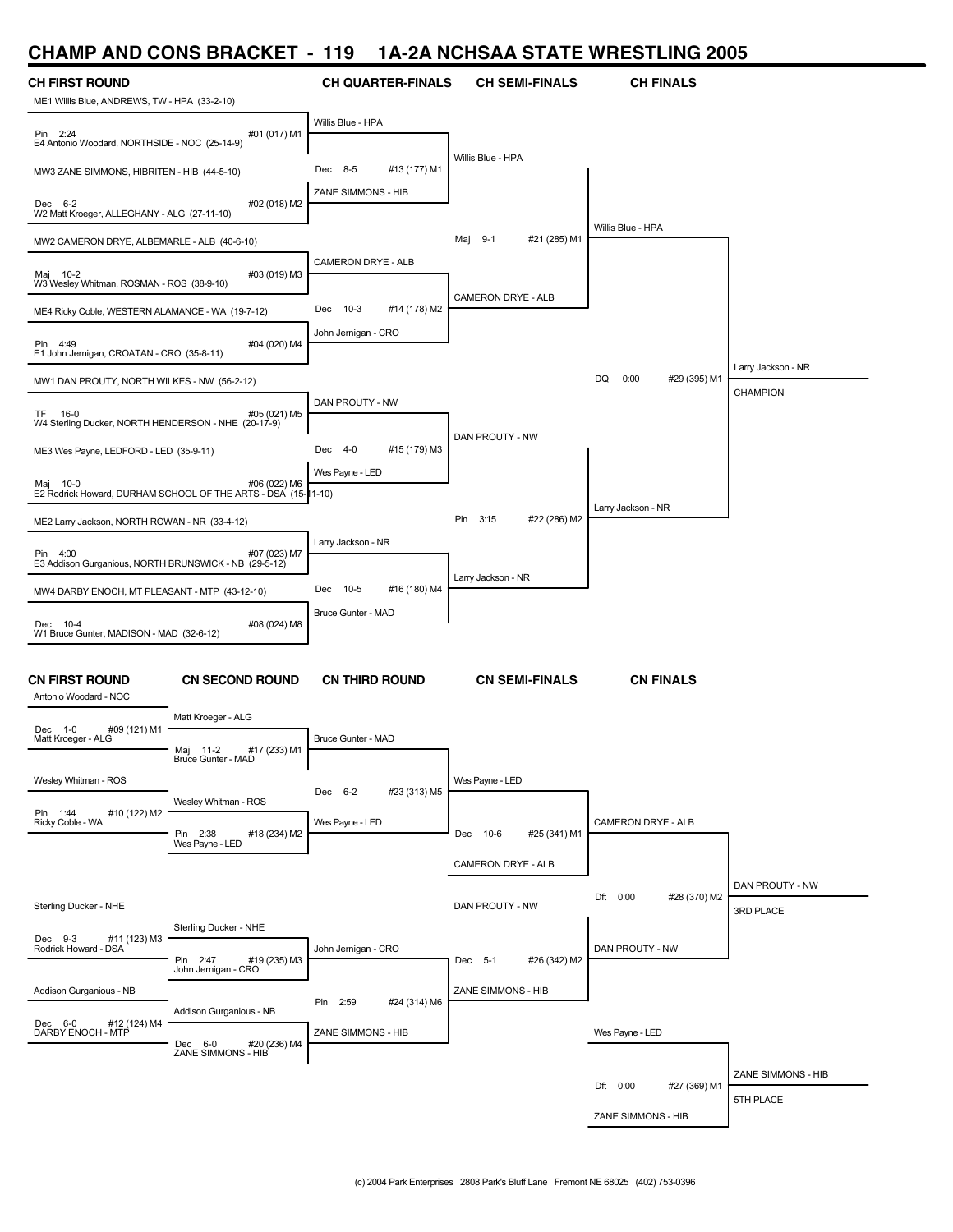### **CHAMP AND CONS BRACKET - 125 1A-2A NCHSAA STATE WRESTLING 2005**

| <b>CH FIRST ROUND</b>                                     |                                                | <b>CH QUARTER-FINALS</b>      | <b>CH SEMI-FINALS</b>        | <b>CH FINALS</b>         |                        |
|-----------------------------------------------------------|------------------------------------------------|-------------------------------|------------------------------|--------------------------|------------------------|
| W1 Toby Sullins, MITCHELL - MIT (53-2-11)                 |                                                |                               |                              |                          |                        |
| Dec 9-3<br>MW4 WES LITTLE, CHATHAM CENTRAL - CC (39-5-10) | #01 (025) M1                                   | Toby Sullins - MIT            |                              |                          |                        |
| ME3 Chris Watson, SOUTHERN VANCE - SV (45-11-10)          |                                                | $14-3$<br>#13 (181) M5<br>Maj | Toby Sullins - MIT           |                          |                        |
| Dec 10-7<br>E2 Chase Enzor, TARBORO - TAR (27-10-12)      | #02 (026) M2                                   | Chris Watson - SV             |                              |                          |                        |
| ME2 Chad Billings, WESTERN ALAMANCE - WA (35-8-12)        |                                                |                               | Dec 9-3<br>#21 (287) M1      | Toby Sullins - MIT       |                        |
| Maj 12-2<br>E3 Sean Waddell, SWANSBORO - SWA (29-7-11)    | #03 (027) M3                                   | Sean Waddell - SWA            |                              |                          |                        |
|                                                           |                                                | #14 (182) M6<br>Maj 8-0       | <b>BJ LITTLE - BAN</b>       |                          |                        |
| W4 Shawn Gurley, MOUNTAIN HERITAGE - MTH (15-13-11)       |                                                | <b>BJ LITTLE - BAN</b>        |                              |                          |                        |
| TF 17-2<br>MW1 BJ LITTLE, BANDYS - BAN (33-9-12)          | #04 (028) M4                                   |                               |                              |                          | Toby Sullins - MIT     |
| ME1 Malachi Matson, RANDLEMAN - RAN (50-9-11)             |                                                |                               |                              | Dec 8-3<br>#29 (396) M1  | CHAMPION               |
| Dec 7-0<br>E4 TJ Saenger, CROATAN - CRO (25-17-11)        | #05 (029) M5                                   | Malachi Matson - RAN          |                              |                          |                        |
| MW3 JOHN REUSCHER, SHELBY - SHE (30-8-12)                 |                                                | #15 (183) M7<br>Dec $4-3$     | Malachi Matson - RAN         |                          |                        |
| Dec 5-1<br>W2 Blake Trueman, PISGAH - PSQ (32-7-12)       | #06 (030) M6                                   | Blake Trueman - PSQ           |                              |                          |                        |
|                                                           |                                                |                               |                              | Jonathan Sutton - NE     |                        |
| MW2 JEREMY PEARSON, WEST LINCOLN - WL (38-11-12)          |                                                | JEREMY PEARSON - WL           | #22 (288) M2<br>TF<br>$16-1$ |                          |                        |
| Dec 7-6<br>W3 Josh Calhoun, AVERY COUNTY - AVR (33-11-11) | #07 (031) M7                                   |                               | Jonathan Sutton - NE         |                          |                        |
| ME4 Dominique Vaughan, ROANOKE RAPIDS - RR (24-8-11)      |                                                | 1:02<br>#16 (184) M8<br>Pin   |                              |                          |                        |
| TF.<br>$15-0$                                             | #08 (032) M8                                   | Jonathan Sutton - NE          |                              |                          |                        |
| E1 Jonathan Sutton, NORTHEASTERN - NE (29-1-12)           |                                                |                               |                              |                          |                        |
| <b>CN FIRST ROUND</b><br>WES LITTLE - CC                  | <b>CN SECOND ROUND</b>                         | <b>CN THIRD ROUND</b>         | <b>CN SEMI-FINALS</b>        | <b>CN FINALS</b>         |                        |
|                                                           | WES LITTLE - CC                                |                               |                              |                          |                        |
| #09 (125) M5<br>RC<br>5-4<br>Chase Enzor - TAR            | #17 (237) M5<br>Dec 6-5<br>JEREMY PEARSON - WL | WES LITTLE - CC               |                              |                          |                        |
| Chad Billings - WA                                        |                                                |                               | Blake Trueman - PSQ          |                          |                        |
|                                                           | Chad Billings - WA                             | #23 (315) M3<br>Dec 6-0       |                              |                          |                        |
| #10 (126) M6<br>Dec 8-6<br>Shawn Gurley - MTH             | Pin 4:34                                       | Blake Trueman - PSQ           | Pin 3:00                     | Blake Trueman - PSQ      |                        |
|                                                           | #18 (238) M6<br>Blake Trueman - PSQ            |                               | #25 (343) M7                 |                          |                        |
|                                                           |                                                |                               | <b>BJ LITTLE - BAN</b>       |                          |                        |
|                                                           |                                                |                               |                              | Pin 2:27<br>#28 (372) M2 | Blake Trueman - PSQ    |
| TJ Saenger - CRO                                          | JOHN REUSCHER - SHE                            |                               | Malachi Matson - RAN         |                          | 3RD PLACE              |
| #11 (127) M7<br>Maj 13-2<br>JOHN REUSCHER - SHE           |                                                | Sean Waddell - SWA            |                              | Malachi Matson - RAN     |                        |
|                                                           | Dec 10-5<br>#19 (239) M7<br>Sean Waddell - SWA |                               | OT 13-11<br>#26 (344) M8     |                          |                        |
| Josh Calhoun - AVR                                        |                                                |                               | Chris Watson - SV            |                          |                        |
|                                                           | Josh Calhoun - AVR                             | Dec 10-4<br>#24 (316) M4      |                              |                          |                        |
| Pin 4:29 #12 (128) M8<br>Dominique Vaughan - RR           | Dec 10-3<br>Chris Watson - SV<br>#20 (240) M8  | Chris Watson - SV             |                              | <b>BJ LITTLE - BAN</b>   |                        |
|                                                           |                                                |                               |                              |                          |                        |
|                                                           |                                                |                               |                              | Pin 1:52<br>#27 (371) M1 | <b>BJ LITTLE - BAN</b> |
|                                                           |                                                |                               |                              | Chris Watson - SV        | 5TH PLACE              |
|                                                           |                                                |                               |                              |                          |                        |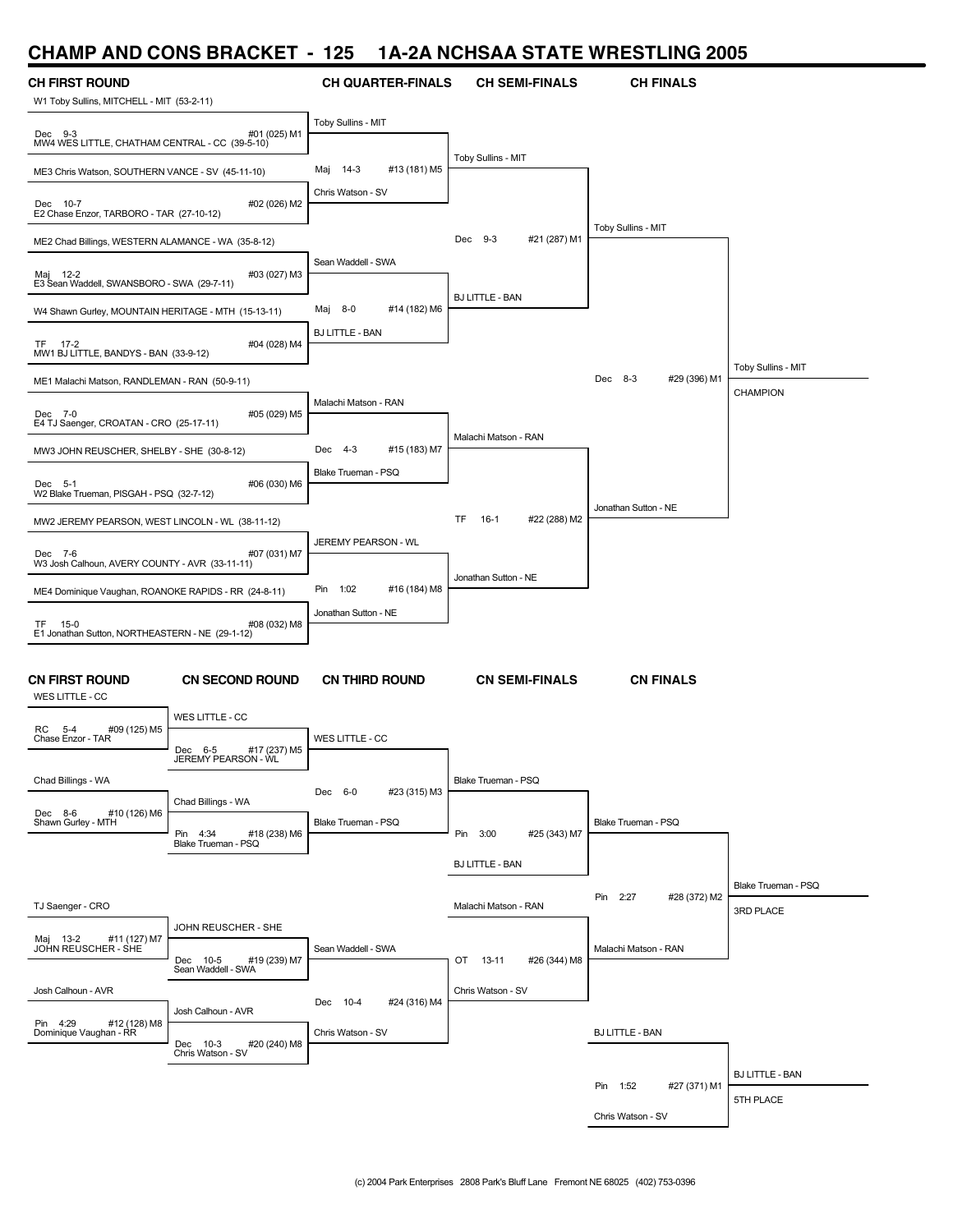#### **CHAMP AND CONS BRACKET - 130 1A-2A NCHSAA STATE WRESTLING 2005**

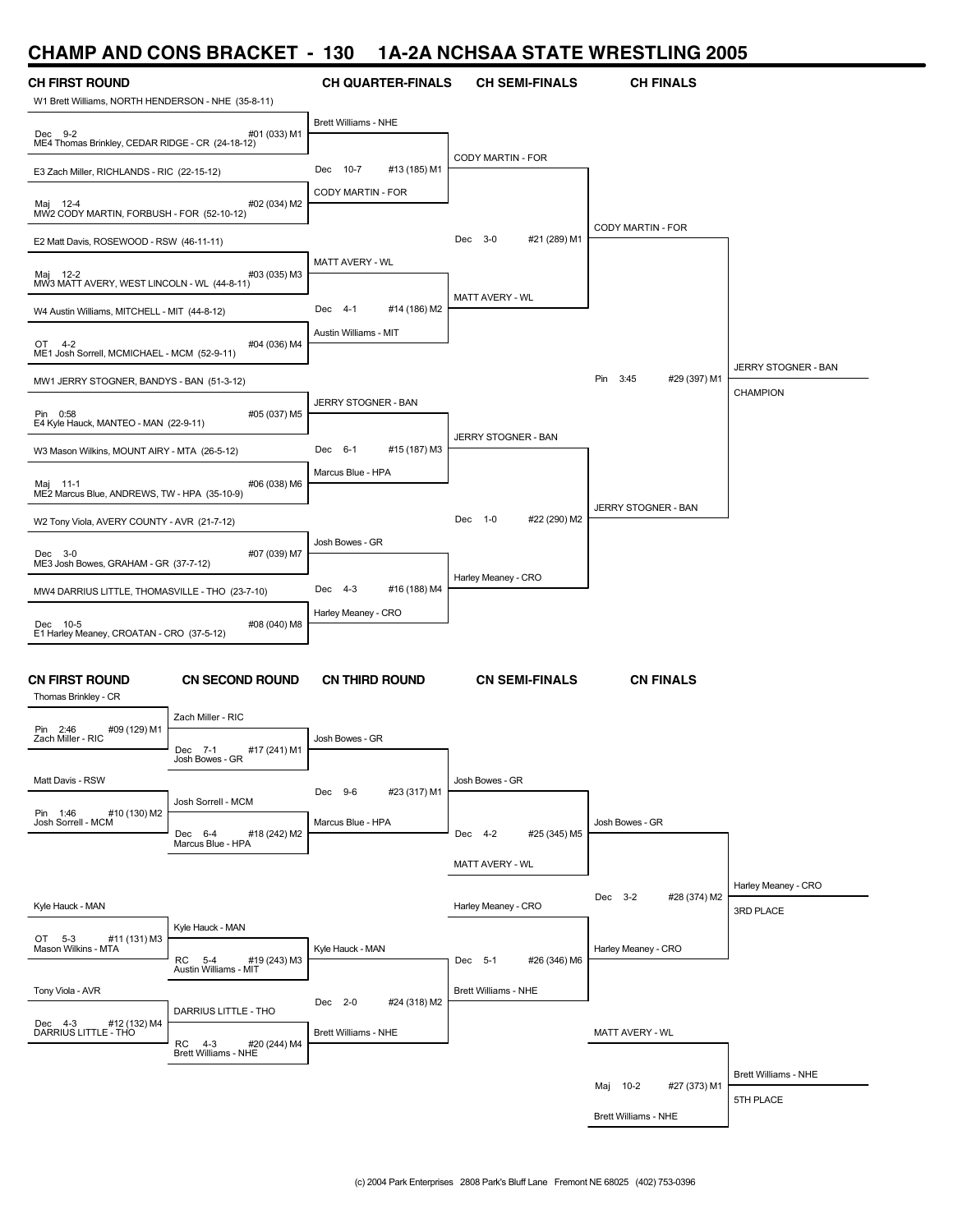# **CHAMP AND CONS BRACKET - 135 1A-2A NCHSAA STATE WRESTLING 2005**

| <b>CH FIRST ROUND</b><br>E1 Andrew Langlois, PASQUOTANK - PAS (34-6-10) |                                                       | <b>CH QUARTER-FINALS</b> | <b>CH SEMI-FINALS</b>    | <b>CH FINALS</b>         |                              |
|-------------------------------------------------------------------------|-------------------------------------------------------|--------------------------|--------------------------|--------------------------|------------------------------|
|                                                                         |                                                       | JEREMIAH WHEELER - ASH   |                          |                          |                              |
| Maj 15-7<br>MW4 JEREMIAH WHEELER, ASHE COUNTY - ASH (32-10-12)          | #01 (041) M1                                          |                          | JEREMIAH WHEELER - ASH   |                          |                              |
| W3 Will LeMieux, MITCHELL - MIT (45-10-12)                              |                                                       | #13 (189) M5<br>OT 4-2   |                          |                          |                              |
| Pin 3:43<br>ME2 Chandler Collins, CEDAR RIDGE - CR (40-9-10)            | #02 (042) M2                                          | Chandler Collins - CR    |                          |                          |                              |
| W2 Jake Calhoun, AVERY COUNTY - AVR (25-12-11)                          |                                                       |                          | Dec 3-2<br>#21 (291) M1  | PATRICK McINTOSH - BAN   |                              |
| Dec 10-6<br>ME3 Will Mowery, SALISBURY - SAL (29-6-9)                   | #03 (043) M3                                          | Will Mowery - SAL        |                          |                          |                              |
| E4 Matt Pavlus, CURRITUCK - CUR (27-15-11)                              |                                                       | Dec 7-4<br>#14 (190) M6  | PATRICK McINTOSH - BAN   |                          |                              |
| Pin 5:51<br>MW1 PATRICK McINTOSH, BANDYS - BAN (51-10-10)               | #04 (044) M4                                          | PATRICK McINTOSH - BAN   |                          |                          |                              |
| ME1 Marcus Hannah, ANDREWS, TW - HPA (40-1-12)                          |                                                       |                          |                          | Maj 18-6<br>#29 (398) M1 | Marcus Hannah - HPA          |
| TF 20-5<br>W4 Jacob Blevins, EAST SURRY - ESR (25-6-12)                 | #05 (045) M5                                          | Marcus Hannah - HPA      |                          |                          | CHAMPION                     |
| E3 Casey Eakes, CROATAN - CRO (33-11-12)                                |                                                       | Dec 12-8<br>#15 (191) M7 | Marcus Hannah - HPA      |                          |                              |
| Dec 7-4<br>MW2 ZEB ELMORE, WEST LINCOLN - WL (44-9-12)                  | #06 (046) M6                                          | ZEB ELMORE - WL          |                          |                          |                              |
| E2 Angelo Masiello, NORTHSIDE - NOC (34-12-11)                          |                                                       |                          | Dec 9-7<br>#22 (292) M2  | Marcus Hannah - HPA      |                              |
|                                                                         |                                                       | TYLER GROCE - FOR        |                          |                          |                              |
| Maj 15-5<br>MW3 TYLER GROCE, FORBUSH - FOR (54-7-12)                    | #07 (047) M7                                          |                          | Hector Ayabar - NHE      |                          |                              |
| ME4 Lewis Mashburn, CUMMINGS - CUM (29-9-11)                            |                                                       | Dec 8-5<br>#16 (192) M8  |                          |                          |                              |
| Pin 3:58                                                                | #08 (048) M8                                          | Hector Ayabar - NHE      |                          |                          |                              |
| W1 Hector Ayabar, NORTH HENDERSON - NHE (48-4-11)                       |                                                       |                          |                          |                          |                              |
| <b>CN FIRST ROUND</b><br>Andrew Langlois - PAS                          | <b>CN SECOND ROUND</b>                                | <b>CN THIRD ROUND</b>    | <b>CN SEMI-FINALS</b>    | <b>CN FINALS</b>         |                              |
| #09 (133) M5<br>Pin 4:39                                                | Andrew Langlois - PAS                                 |                          |                          |                          |                              |
| Will LeMieux - MIT                                                      | #17 (245) M5<br>Dec 7-5<br>TYLER GROCE - FOR          | <b>TYLER GROCE - FOR</b> |                          |                          |                              |
| Jake Calhoun - AVR                                                      |                                                       | Dec 7-4<br>#23 (319) M7  | ZEB ELMORE - WL          |                          |                              |
| #10 (134) M6<br>Pin 4:17<br>Matt Pavlus - CUR                           | Jake Calhoun - AVR                                    | ZEB ELMORE - WL          |                          | ZEB ELMORE - WL          |                              |
|                                                                         | Dec 9-8<br>#18 (246) M6<br>ZEB ELMORE - WL            |                          | Dec 8-5<br>#25 (347) M3  |                          |                              |
|                                                                         |                                                       |                          | JEREMIAH WHEELER - ASH   |                          |                              |
| Jacob Blevins - ESR                                                     |                                                       |                          | Hector Ayabar - NHE      | Dec 13-6<br>#28 (376) M2 | ZEB ELMORE - WL<br>3RD PLACE |
| #11 (135) M7<br>Pin 2:25                                                | Jacob Blevins - ESR                                   |                          |                          |                          |                              |
| Casey Eakes - CRO                                                       | Maj 13-5<br>#19 (247) M7<br>Will Mowery - SAL         | Will Mowery - SAL        | Dec 10-7<br>#26 (348) M4 | Chandler Collins - CR    |                              |
| Angelo Masiello - NOC                                                   |                                                       |                          | Chandler Collins - CR    |                          |                              |
| #12 (136) M8<br>Pin 2:15                                                | Lewis Mashburn - CUM                                  | Dec 8-7<br>#24 (320) M8  |                          |                          |                              |
| Lewis Mashburn - CUM                                                    | Maj 18-7 #20<br>Chandler Collins - CR<br>#20 (248) M8 | Chandler Collins - CR    |                          | JEREMIAH WHEELER - ASH   |                              |
|                                                                         |                                                       |                          |                          |                          | Hector Ayabar - NHE          |
|                                                                         |                                                       |                          |                          | #27 (375) M1<br>Maj 11-3 | 5TH PLACE                    |
|                                                                         |                                                       |                          |                          | Hector Ayabar - NHE      |                              |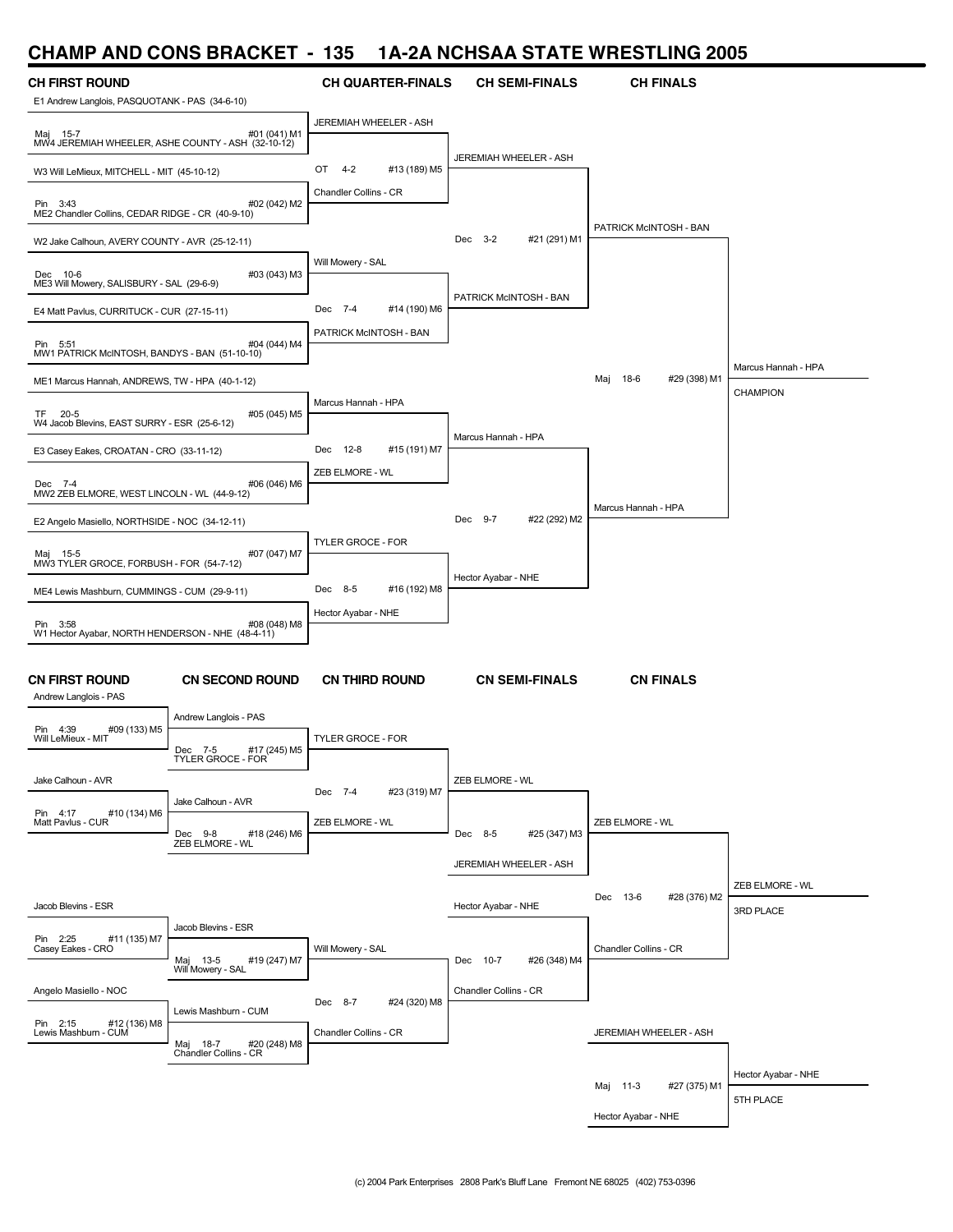### **CHAMP AND CONS BRACKET - 140 1A-2A NCHSAA STATE WRESTLING 2005**

| <i>.</i>                                                 |                                                                       |                                |                               |                            |                            |
|----------------------------------------------------------|-----------------------------------------------------------------------|--------------------------------|-------------------------------|----------------------------|----------------------------|
| <b>CH FIRST ROUND</b>                                    |                                                                       | <b>CH QUARTER-FINALS</b>       | <b>CH SEMI-FINALS</b>         | <b>CH FINALS</b>           |                            |
| ME1 Keenan Tate, CENTRAL DAVIDSON - CD (34-4-10)         |                                                                       | Keenan Tate - CD               |                               |                            |                            |
| Pin 3:38<br>E4 Matt Quinones, NORTHSIDE - NOC (28-16-11) | #01 (049) M1                                                          |                                |                               |                            |                            |
|                                                          |                                                                       |                                | Keenan Tate - CD              |                            |                            |
| W3 Junior McCann, ALLEGHANY - ALG (36-8-10)              |                                                                       | #13 (193) M1<br>3:05<br>Pin    |                               |                            |                            |
| Pin 2:31                                                 | #02 (050) M2<br>MW2 BRIAN GEMMILL, CHARLOTTE CATHOLIC - CCA (34-5-12) | <b>BRIAN GEMMILL - CCA</b>     |                               |                            |                            |
|                                                          |                                                                       |                                |                               | Keenan Tate - CD           |                            |
| W2 Seth Cooke, MOUNT AIRY - MTA (19-9-10)                |                                                                       |                                | #21 (293) M1<br>Dec 8-4       |                            |                            |
| Dec 6-3                                                  | #03 (051) M3                                                          | STEVEN BRANCH - WW             |                               |                            |                            |
| MW3 STEVEN BRANCH, WEST WILKES - WW (40-7-11)            |                                                                       |                                | Danny Natale - CRO            |                            |                            |
| ME4 Ethan Knapp, CEDAR RIDGE - CR (29-17-10)             |                                                                       | Dec 9-6<br>#14 (194) M2        |                               |                            |                            |
| Dec 7-3                                                  | #04 (052) M4                                                          | Danny Natale - CRO             |                               |                            |                            |
| E1 Danny Natale, CROATAN - CRO (36-10-12)                |                                                                       |                                |                               |                            | COLT HOWELL - BAN          |
| MW1 COLT HOWELL, BANDYS - BAN (57-3-10)                  |                                                                       |                                |                               | Pin 5:20<br>#29 (399) M1   | CHAMPION                   |
| Pin 3:54                                                 | #05 (053) M5                                                          | COLT HOWELL - BAN              |                               |                            |                            |
| W4 Wayne Nock, NORTH HENDERSON - NHE (38-18-11)          |                                                                       |                                | COLT HOWELL - BAN             |                            |                            |
| ME3 Jameil Floyd, SOUTHERN VANCE - SV (36-13-11)         |                                                                       | TF.<br>$17-2$<br>#15 (195) M3  |                               |                            |                            |
| Pin 5:59                                                 | #06 (054) M6                                                          | Lea Griggs - CUR               |                               |                            |                            |
| E2 Lea Griggs, CURRITUCK - CUR (35-10-10)                |                                                                       |                                |                               | COLT HOWELL - BAN          |                            |
| ME2 Alonzo Velasquez, BUNN - BUN (26-9-11)               |                                                                       |                                | #22 (294) M2<br>Dec 4-1       |                            |                            |
| Pin 0:38                                                 | #07 (055) M7                                                          | Brandon Brickhouse - PAS       |                               |                            |                            |
| E3 Brandon Brickhouse, PASQUOTANK - PAS (29-5-10)        |                                                                       |                                | Tom Ellenberger - BRE         |                            |                            |
| MW4 CHARLIE JONES, CHATHAM CENTRAL - CC (24-9-11)        |                                                                       | 4:26<br>#16 (196) M4<br>Pin    |                               |                            |                            |
| Dec 8-6                                                  | #08 (056) M8                                                          | Tom Ellenberger - BRE          |                               |                            |                            |
| W1 Tom Ellenberger, BREVARD - BRE (34-5-12)              |                                                                       |                                |                               |                            |                            |
|                                                          |                                                                       |                                |                               |                            |                            |
| <b>CN FIRST ROUND</b>                                    | <b>CN SECOND ROUND</b>                                                | <b>CN THIRD ROUND</b>          | <b>CN SEMI-FINALS</b>         | <b>CN FINALS</b>           |                            |
| Matt Quinones - NOC                                      | Matt Quinones - NOC                                                   |                                |                               |                            |                            |
| #09 (137) M1<br>Dec 7-5<br>Junior McCann - ALG           |                                                                       | Brandon Brickhouse - PAS       |                               |                            |                            |
|                                                          | #17 (249) M1<br>Dec 5-2<br>Brandon Brickhouse - PAS                   |                                |                               |                            |                            |
| Seth Cooke - MTA                                         |                                                                       |                                | Brandon Brickhouse - PAS      |                            |                            |
|                                                          | Ethan Knapp - CR                                                      | $12 - 8$<br>#23 (321) M5<br>OT |                               |                            |                            |
| #10 (138) M2<br>OT 4-2<br>Ethan Knapp - CR               | Dec 8-2<br>#18 (250) M2                                               | Ethan Knapp - CR               | RC<br>$3 - 2$<br>#25 (349) M1 | Danny Natale - CRO         |                            |
|                                                          | Lea Griggs - CUR                                                      |                                |                               |                            |                            |
|                                                          |                                                                       |                                | Danny Natale - CRO            |                            |                            |
|                                                          |                                                                       |                                |                               | Dec 7-0<br>#28 (378) M2    | Tom Ellenberger - BRE      |
| Wayne Nock - NHE                                         |                                                                       |                                | Tom Ellenberger - BRE         |                            | 3RD PLACE                  |
| #11 (139) M3<br>Dec 7-5<br>Jameil Floyd - SV             | Jameil Floyd - SV                                                     | STEVEN BRANCH - WW             |                               | Tom Ellenberger - BRE      |                            |
|                                                          | Pin 5:21<br>#19 (251) M3<br>STEVEN BRANCH - WW                        |                                | #26 (350) M2<br>Pin 3:16      |                            |                            |
| Alonzo Velasquez - BUN                                   |                                                                       |                                | <b>BRIAN GEMMILL - CCA</b>    |                            |                            |
|                                                          | CHARLIE JONES - CC                                                    | Dec 9-2<br>#24 (322) M6        |                               |                            |                            |
| Pin 2:47<br>#12 (140) M4<br>CHARLIE JONES - CC           |                                                                       | <b>BRIAN GEMMILL - CCA</b>     |                               | Brandon Brickhouse - PAS   |                            |
|                                                          | Dec 4-3<br>#20 (252) M4<br><b>BRIAN GEMMILL - CCA</b>                 |                                |                               |                            |                            |
|                                                          |                                                                       |                                |                               | #27 (377) M1<br>Pin 2:45   | <b>BRIAN GEMMILL - CCA</b> |
|                                                          |                                                                       |                                |                               |                            | 5TH PLACE                  |
|                                                          |                                                                       |                                |                               | <b>BRIAN GEMMILL - CCA</b> |                            |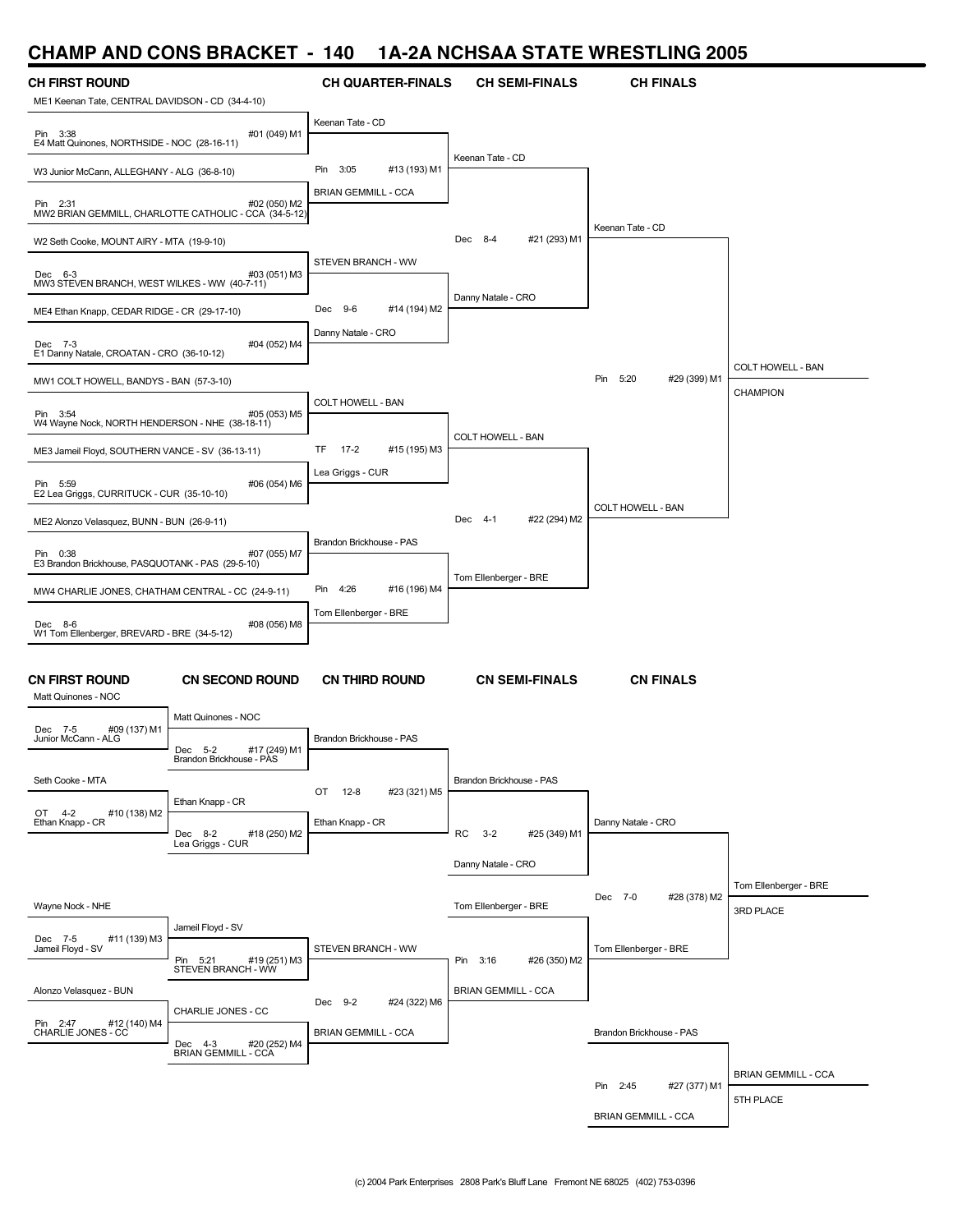## **CHAMP AND CONS BRACKET - 145 1A-2A NCHSAA STATE WRESTLING 2005**

| <b>CH FIRST ROUND</b><br>W1 Austin Ollis, POLK COUNTY - PLK (37-2-10) |                                                 | <b>CH QUARTER-FINALS</b>      | <b>CH SEMI-FINALS</b>       | <b>CH FINALS</b>          |                        |
|-----------------------------------------------------------------------|-------------------------------------------------|-------------------------------|-----------------------------|---------------------------|------------------------|
|                                                                       |                                                 | Austin Ollis - PLK            |                             |                           |                        |
| Dec 7-5<br>E4 Nathan Jakubowski, HOLMES - HOL (17-6-12)               | #01 (057) M1                                    |                               |                             |                           |                        |
| MW3 ROLAND FIELDER, NORTH WILKES - NW (52-8-11)                       |                                                 | 19-7<br>#13 (197) M5<br>Maj   | Austin Ollis - PLK          |                           |                        |
| Maj 16-4<br>ME2 Derek Roberts, MCMICHAEL - MCM (50-15-12)             | #02 (058) M2                                    | ROLAND FIELDER - NW           |                             |                           |                        |
| MW2 KERRY MICHAUD, NEWTON CONOVER - NC (35-11-12)                     |                                                 |                               | Pin<br>4:46<br>#21 (295) M1 | Eddie Sawyer - CUR        |                        |
| Pin 0:47<br>ME3 Mike Kochekian, LEDFORD - LED (21-11-12)              | #03 (059) M3                                    | <b>KERRY MICHAUD - NC</b>     |                             |                           |                        |
| W4 Ricky Harris, EAST WILKES - EWK (43-10-12)                         |                                                 | Maj<br>$12-3$<br>#14 (198) M6 | Eddie Sawyer - CUR          |                           |                        |
| Pin 5:38<br>E1 Eddie Sawyer, CURRITUCK - CUR (31-1-11)                | #04 (060) M4                                    | Eddie Sawyer - CUR            |                             |                           |                        |
| ME1 Lawrence Black, NORTH ROWAN - NR (27-9-11)                        |                                                 |                               |                             | Dec 9-4<br>#29 (400) M1   | Eddie Sawyer - CUR     |
|                                                                       |                                                 | Lawrence Black - NR           |                             |                           | <b>CHAMPION</b>        |
| Pin 3:13<br>MW4 CHANCE BARNHARDT, MT PLEASANT - MTP (43-13-10)        | #05 (061) M5                                    |                               | Fletcher Roberts - TOP      |                           |                        |
| W3 Stephen Shelton, MADISON - MAD (32-9-12)                           |                                                 | Dec 8-5<br>#15 (199) M7       |                             |                           |                        |
| Dec 8-2<br>E2 Fletcher Roberts, TOPSAIL - TOP (42-8-12)               | #06 (062) M6                                    | Fletcher Roberts - TOP        |                             |                           |                        |
| W2 Andrew Melton, WEST HENDERSON - WHE (20-5-12)                      |                                                 |                               | Pin<br>3:29<br>#22 (296) M2 | WILLIAM GILLELAND - BAN   |                        |
| Pin 0:50                                                              | #07 (063) M7                                    | Josh Ervin - SWA              |                             |                           |                        |
| E3 Josh Ervin, SWANSBORO - SWA (24-6-12)                              |                                                 |                               | WILLIAM GILLELAND - BAN     |                           |                        |
| ME4 Steven Brashear, CENTRAL DAVIDSON - CD (23-11-11)                 |                                                 | Dec 6-3<br>#16 (200) M8       |                             |                           |                        |
| Pin 5:37                                                              | #08 (064) M8                                    | WILLIAM GILLELAND - BAN       |                             |                           |                        |
| MW1 WILLIAM GILLELAND, BANDYS - BAN (50-4-11)                         |                                                 |                               |                             |                           |                        |
| <b>CN FIRST ROUND</b><br>Nathan Jakubowski - HOL                      | <b>CN SECOND ROUND</b>                          | <b>CN THIRD ROUND</b>         | <b>CN SEMI-FINALS</b>       | <b>CN FINALS</b>          |                        |
| #09 (141) M5<br>Pin 4:59                                              | Derek Roberts - MCM                             |                               |                             |                           |                        |
| Derek Roberts - MCM                                                   | Pin<br>4:00<br>#17 (253) M5<br>Josh Ervin - SWA | Derek Roberts - MCM           |                             |                           |                        |
| Mike Kochekian - LED                                                  |                                                 | #23 (323) M3<br>Dec 7-6       | Derek Roberts - MCM         |                           |                        |
| #10 (142) M6<br>Dec 7-1                                               | Mike Kochekian - LED                            |                               |                             |                           |                        |
| Ricky Harris - EWK                                                    | Pin 2:39<br>#18 (254) M6<br>Lawrence Black - NR | Lawrence Black - NR           | Dec 4-0<br>#25 (351) M7     | Austin Ollis - PLK        |                        |
|                                                                       |                                                 |                               | Austin Ollis - PLK          |                           |                        |
|                                                                       |                                                 |                               |                             |                           | Austin Ollis - PLK     |
| CHANCE BARNHARDT - MTP                                                |                                                 |                               | Fletcher Roberts - TOP      | Dec 2-1<br>#28 (380) M2   | 3RD PLACE              |
| Dec 11-6<br>#11 (143) M7                                              | <b>CHANCE BARNHARDT - MTP</b>                   |                               |                             |                           |                        |
| Stephen Shelton - MAD                                                 | Dec 7-0<br>#19 (255) M7<br>KERRY MICHAUD - NC   | <b>KERRY MICHAUD - NC</b>     | Pin 3:27<br>#26 (352) M8    | <b>KERRY MICHAUD - NC</b> |                        |
| Andrew Melton - WHE                                                   |                                                 |                               | <b>KERRY MICHAUD - NC</b>   |                           |                        |
|                                                                       | Steven Brashear - CD                            | Pin 3:47<br>#24 (324) M4      |                             |                           |                        |
| #12 (144) M8<br>Forf 0:00<br>Steven Brashear - CD                     |                                                 | ROLAND FIELDER - NW           |                             | Derek Roberts - MCM       |                        |
|                                                                       | Pin 3:43 #20 (256) M8<br>ROLAND FIELDER - NW    |                               |                             |                           |                        |
|                                                                       |                                                 |                               |                             | Dec 12-10<br>#27 (379) M1 | Fletcher Roberts - TOP |
|                                                                       |                                                 |                               |                             | Fletcher Roberts - TOP    | 5TH PLACE              |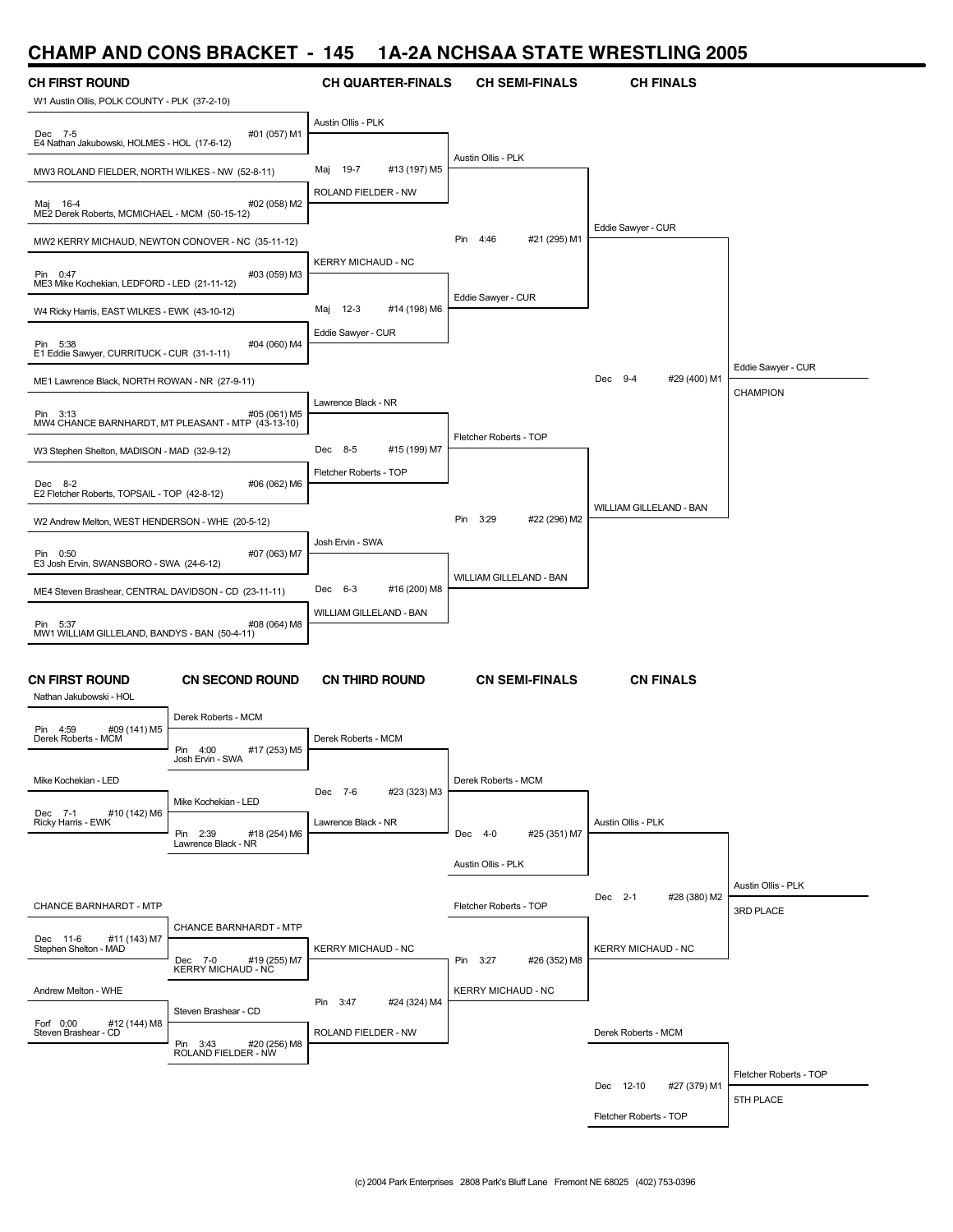# **CHAMP AND CONS BRACKET - 152 1A-2A NCHSAA STATE WRESTLING 2005**

| ULIAIVIL<br><b>AIV</b>                                        | <b>UUINU PHAVILL</b>                               |                             |                               | IA-2A INVIIVAA VIIATE WITEVI EINV ZUUJ |                        |
|---------------------------------------------------------------|----------------------------------------------------|-----------------------------|-------------------------------|----------------------------------------|------------------------|
| <b>CH FIRST ROUND</b>                                         |                                                    | <b>CH QUARTER-FINALS</b>    | <b>CH SEMI-FINALS</b>         | <b>CH FINALS</b>                       |                        |
| ME1 John Demitraszek, SALISBURY - SAL (28-4-12)               |                                                    |                             |                               |                                        |                        |
|                                                               |                                                    | John Demitraszek - SAL      |                               |                                        |                        |
| Maj 13-3<br>E4 Shawn Robertson, TOPSAIL - TOP (28-14-11)      | #01 (065) M1                                       |                             |                               |                                        |                        |
| MW3 DUSTIN HESTER, WEST LINCOLN - WL (46-7-12)                |                                                    | Dec 8-3<br>#13 (201) M1     | <b>DUSTIN HESTER - WL</b>     |                                        |                        |
|                                                               |                                                    | DUSTIN HESTER - WL          |                               |                                        |                        |
| OT<br>$4 - 2$                                                 | #02 (066) M2                                       |                             |                               |                                        |                        |
| W2 Clay Bruggerman, CHERRYVILLE - CHV (40-8-12)               |                                                    |                             |                               | DUSTIN HESTER - WL                     |                        |
| MW2 JOSH THOMPSON, SOUTH DAVIDSON - SD (30-9-12)              |                                                    |                             | Dec<br>11-9<br>#21 (297) M1   |                                        |                        |
|                                                               |                                                    | JOSH THOMPSON - SD          |                               |                                        |                        |
| Maj 14-6<br>W3 Josh Hardin, MOUNTAIN HERITAGE - MTH (41-3-12) | #03 (067) M3                                       |                             |                               |                                        |                        |
|                                                               |                                                    | Pin<br>3:08<br>#14 (202) M2 | JOSH THOMPSON - SD            |                                        |                        |
| E1 FORFEIT FORFEIT, CENTRAL DAVIDSON - CD (0-2-12)            |                                                    |                             |                               |                                        |                        |
| Forf 0:00                                                     | #04 (068) M4                                       | Bud Lanier - TRA            |                               |                                        |                        |
| E1 Bud Lanier, HEIDE TRASK - TRA (38-6-11)                    |                                                    |                             |                               |                                        | BYRON SIGMON - BAN     |
| MW1 BYRON SIGMON, BANDYS - BAN (50-1-11)                      |                                                    |                             |                               | Pin<br>3:25<br>#29 (401) M1            |                        |
|                                                               |                                                    | BYRON SIGMON - BAN          |                               |                                        | <b>CHAMPION</b>        |
| TF 20-1<br>W4 Keith Childress, EAST WILKES - EWK (49-12-12)   | #05 (069) M5                                       |                             |                               |                                        |                        |
|                                                               |                                                    | Pin<br>1:17<br>#15 (203) M3 | BYRON SIGMON - BAN            |                                        |                        |
| ME3 Lee Robinson, SOUTH GRANVILLE - SGR (24-5-12)             |                                                    |                             |                               |                                        |                        |
| Forf 0:00                                                     | #06 (070) M6                                       | Ben Bylenga - PAS           |                               |                                        |                        |
| E2 Ben Bylenga, PASQUOTANK - PAS (25-7-12)                    |                                                    |                             |                               | BYRON SIGMON - BAN                     |                        |
| ME2 Jarred Sargent, WEST STOKES - WS (47-6-12)                |                                                    |                             | Dec<br>$11-4$<br>#22 (298) M2 |                                        |                        |
|                                                               |                                                    | Jarred Sargent - WS         |                               |                                        |                        |
| Pin 1:01<br>E3 Tyler Mullineaux, CROATAN - CRO (30-13-11)     | #07 (071) M7                                       |                             |                               |                                        |                        |
|                                                               |                                                    | Dec 4-2<br>#16 (204) M4     | Jarred Sargent - WS           |                                        |                        |
| MW4 BRAD SOUTHERN, FORBUSH - FOR (48-11-12)                   |                                                    |                             |                               |                                        |                        |
| Dec 10-4                                                      | #08 (072) M8                                       | <b>BRAD SOUTHERN - FOR</b>  |                               |                                        |                        |
| W1 Daniel Holbert, WEST HENDERSON - WHE (34-10-10)            |                                                    |                             |                               |                                        |                        |
|                                                               |                                                    |                             |                               |                                        |                        |
| <b>CN FIRST ROUND</b>                                         | <b>CN SECOND ROUND</b>                             | <b>CN THIRD ROUND</b>       | <b>CN SEMI-FINALS</b>         | <b>CN FINALS</b>                       |                        |
| Shawn Robertson - TOP                                         |                                                    |                             |                               |                                        |                        |
| Dec 4-0<br>#09 (145) M1                                       | Clay Bruggerman - CHV                              |                             |                               |                                        |                        |
| Clay Bruggerman - CHV                                         | Dec 3-2<br>#17 (257) M1                            | <b>BRAD SOUTHERN - FOR</b>  |                               |                                        |                        |
|                                                               | BRAD SOUTHERN - FOR                                |                             |                               |                                        |                        |
| Josh Hardin - MTH                                             |                                                    | Pin 1:35                    | <b>BRAD SOUTHERN - FOR</b>    |                                        |                        |
|                                                               | Josh Hardin - MTH                                  | #23 (325) M1                |                               |                                        |                        |
| Forf 0:00<br>#10 (146) M2<br>FORFEIT FORFEIT - CD             |                                                    | Josh Hardin - MTH           |                               | JOSH THOMPSON - SD                     |                        |
|                                                               | Pin 3:46<br>#18 (258) M2<br>Ben Bylenga - PAS      |                             | Dec 9-4<br>#25 (353) M5       |                                        |                        |
|                                                               |                                                    |                             | JOSH THOMPSON - SD            |                                        |                        |
|                                                               |                                                    |                             |                               |                                        | Jarred Sargent - WS    |
| Keith Childress - EWK                                         |                                                    |                             | Jarred Sargent - WS           | Dec 6-2<br>#28 (382) M2                | 3RD PLACE              |
|                                                               | Keith Childress - EWK                              |                             |                               |                                        |                        |
| #11 (147) M3<br>Forf 0:00<br>Lee Robinson - SGR               |                                                    | Keith Childress - EWK       |                               | Jarred Sargent - WS                    |                        |
|                                                               | Dec 4-2<br>#19 (259) M3<br>Bud Lanier - TRA        |                             | Dft 0:00<br>#26 (354) M6      |                                        |                        |
| Tyler Mullineaux - CRO                                        |                                                    |                             | John Demitraszek - SAL        |                                        |                        |
|                                                               | Daniel Holbert - WHE                               | Dec 4-3<br>#24 (326) M2     |                               |                                        |                        |
| RC 5-4<br>#12 (148) M4<br>Daniel Holbert - WHE                |                                                    | John Demitraszek - SAL      |                               | <b>BRAD SOUTHERN - FOR</b>             |                        |
|                                                               | Pin 2:53<br>#20 (260) M4<br>John Demitraszek - SAL |                             |                               |                                        |                        |
|                                                               |                                                    |                             |                               |                                        | John Demitraszek - SAL |
|                                                               |                                                    |                             |                               | Pin 1:39<br>#27 (381) M1               |                        |
|                                                               |                                                    |                             |                               |                                        | 5TH PLACE              |
|                                                               |                                                    |                             |                               | John Demitraszek - SAL                 |                        |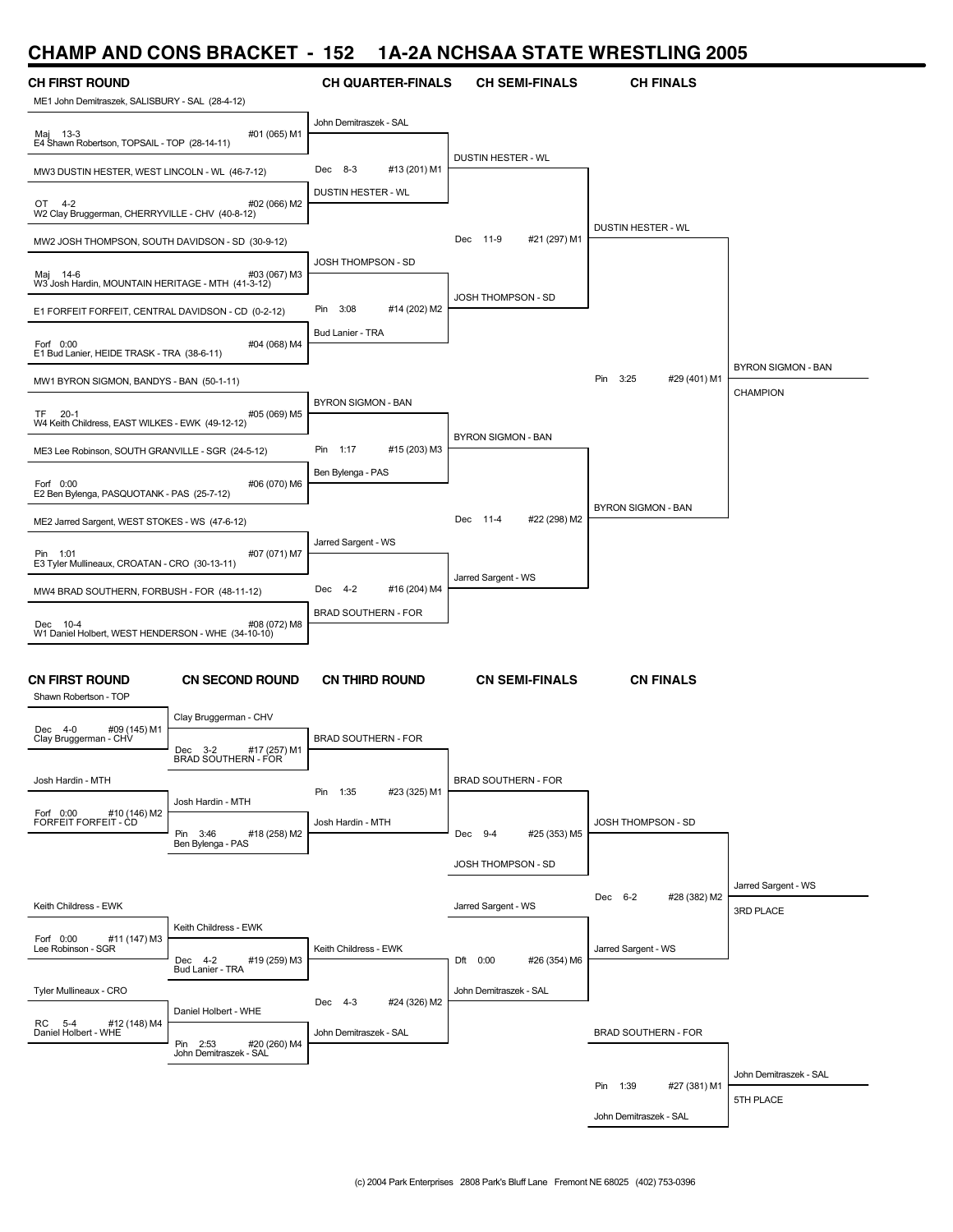## **CHAMP AND CONS BRACKET - 160 1A-2A NCHSAA STATE WRESTLING 2005**

| <b>CH FIRST ROUND</b>                                         |                                                               | <b>CH QUARTER-FINALS</b> | <b>CH SEMI-FINALS</b>       | <b>CH FINALS</b>            |                             |
|---------------------------------------------------------------|---------------------------------------------------------------|--------------------------|-----------------------------|-----------------------------|-----------------------------|
| W1 Lee Faison, BREVARD - BRE (34-5-12)                        |                                                               | Lee Faison - BRE         |                             |                             |                             |
| Pin 4:38<br>MW4 BRANDON BROWN, CHATHAM CENTRAL - CC (31-5-12) | #01 (073) M1                                                  |                          | Lee Faison - BRE            |                             |                             |
| ME3 Dustin Keeton, ROANOKE RAPIDS - RR (24-7-12)              |                                                               | Pin 3:39<br>#13 (205) M5 |                             |                             |                             |
| Dec 5-4<br>E2 Gradon Shaw, MANTEO - MAN (27-13-11)            | #02 (074) M2                                                  | Gradon Shaw - MAN        |                             |                             |                             |
| ME2 Quinn Ray, EASTERN ALAMANCE - EA (41-7-12)                |                                                               |                          | Dec 3-2<br>#21 (299) M1     | Lee Faison - BRE            |                             |
| Pin 3:33<br>E3 Quintin Bellamy, GRAYS CREEK - GCR (23-7-10)   | #03 (075) M3                                                  | Quinn Ray - EA           |                             |                             |                             |
|                                                               |                                                               | Pin 4:22<br>#14 (206) M6 | <b>CRAIG MCINTOSH - BAN</b> |                             |                             |
| W4 Nick Walker, NORTH HENDERSON - NHE (32-17-12)              |                                                               | CRAIG McINTOSH - BAN     |                             |                             |                             |
| Pin 1:31<br>MW1 CRAIG McINTOSH, BANDYS - BAN (48-3-12)        | #04 (076) M4                                                  |                          |                             |                             | Chris Bullins - MCM         |
| ME1 Chris Bullins, MCMICHAEL - MCM (60-0-10)                  |                                                               |                          |                             | Maj<br>19-6<br>#29 (402) M1 | CHAMPION                    |
| Pin 3:03<br>E4 Kenny Norton, PASQUOTANK - PAS (20-9-11)       | #05 (077) M5                                                  | Chris Bullins - MCM      |                             |                             |                             |
|                                                               | MW3 TOMMY PACICCO, CHARLOTTE CATHOLIC - CCA (24-3-12)Maj 16-6 | #15 (207) M7             | Chris Bullins - MCM         |                             |                             |
|                                                               |                                                               | TOMMY PACICCO - CCA      |                             |                             |                             |
| OT 7-5<br>W2 Chris Wilson, WEST HENDERSON - WHE (43-7-11)     | #06 (078) M6                                                  |                          |                             |                             |                             |
| MW2 CHASE CARTER, NEWTON CONOVER - NC (41-5-12)               |                                                               |                          | Maj 17-7<br>#22 (300) M2    | Chris Bullins - MCM         |                             |
|                                                               |                                                               | CHASE CARTER - NC        |                             |                             |                             |
| Pin 1:01<br>W3 Jeremy Perdue, EAST SURRY - ESR (30-9-9)       | #07 (079) M7                                                  |                          |                             |                             |                             |
| ME4 Jesus Alcazar, EAST DAVIDSON - EDA (18-6-12)              |                                                               | Dec 5-3<br>#16 (208) M8  | CHASE CARTER - NC           |                             |                             |
|                                                               |                                                               | Lucas Wendeborn - NE     |                             |                             |                             |
| Pin 0:46<br>E1 Lucas Wendeborn, NORTHEASTERN - NE (25-9-11)   | #08 (080) M8                                                  |                          |                             |                             |                             |
|                                                               |                                                               |                          |                             |                             |                             |
| <b>CN FIRST ROUND</b><br><b>BRANDON BROWN - CC</b>            | <b>CN SECOND ROUND</b>                                        | <b>CN THIRD ROUND</b>    | <b>CN SEMI-FINALS</b>       | <b>CN FINALS</b>            |                             |
| Dec 4-3<br>#09 (149) M5                                       | Dustin Keeton - RR                                            |                          |                             |                             |                             |
| Dustin Keeton - RR                                            | #17 (261) M5<br>Dec 8-7<br>Lucas Wendeborn - NE               | Lucas Wendeborn - NE     |                             |                             |                             |
| Quintin Bellamy - GCR                                         |                                                               |                          | TOMMY PACICCO - CCA         |                             |                             |
|                                                               | Nick Walker - NHE                                             | Dec 12-6<br>#23 (327) M7 |                             |                             |                             |
| Dec 4-3<br>#10 (150) M6<br>Nick Walker - NHE                  | #18 (262) M6<br>Maj                                           | TOMMY PACICCO - CCA      | #25 (355) M3<br>Dec 5-3     | <b>CRAIG McINTOSH - BAN</b> |                             |
|                                                               | $11-0$<br>TOMMY PACICCO - CCA                                 |                          |                             |                             |                             |
|                                                               |                                                               |                          | CRAIG McINTOSH - BAN        |                             |                             |
|                                                               |                                                               |                          | CHASE CARTER - NC           | Dec 6-4<br>#28 (384) M2     | <b>CRAIG McINTOSH - BAN</b> |
| Kenny Norton - PAS                                            | Chris Wilson - WHE                                            |                          |                             |                             | 3RD PLACE                   |
| Dec 11-5<br>#11 (151) M7<br>Chris Wilson - WHE                |                                                               | Chris Wilson - WHE       |                             | CHASE CARTER - NC           |                             |
|                                                               | Pin 4:14<br>#19 (263) M7<br>Quinn Ray - EA                    |                          | Pin 4:20<br>#26 (356) M4    |                             |                             |
| Jeremy Perdue - ESR                                           |                                                               |                          | Gradon Shaw - MAN           |                             |                             |
| #12 (152) M8<br>Pin 3:45                                      | Jeremy Perdue - ESR                                           | Dec 5-0<br>#24 (328) M8  |                             |                             |                             |
| Jesus Alcazar - EDA                                           | #20 (264) M8<br>Maj 8-0                                       | Gradon Shaw - MAN        |                             | TOMMY PACICCO - CCA         |                             |
|                                                               | Gradon Shaw - MAN                                             |                          |                             |                             |                             |
|                                                               |                                                               |                          |                             | Dec 6-2<br>#27 (383) M1     | TOMMY PACICCO - CCA         |
|                                                               |                                                               |                          |                             | Gradon Shaw - MAN           | 5TH PLACE                   |
|                                                               |                                                               |                          |                             |                             |                             |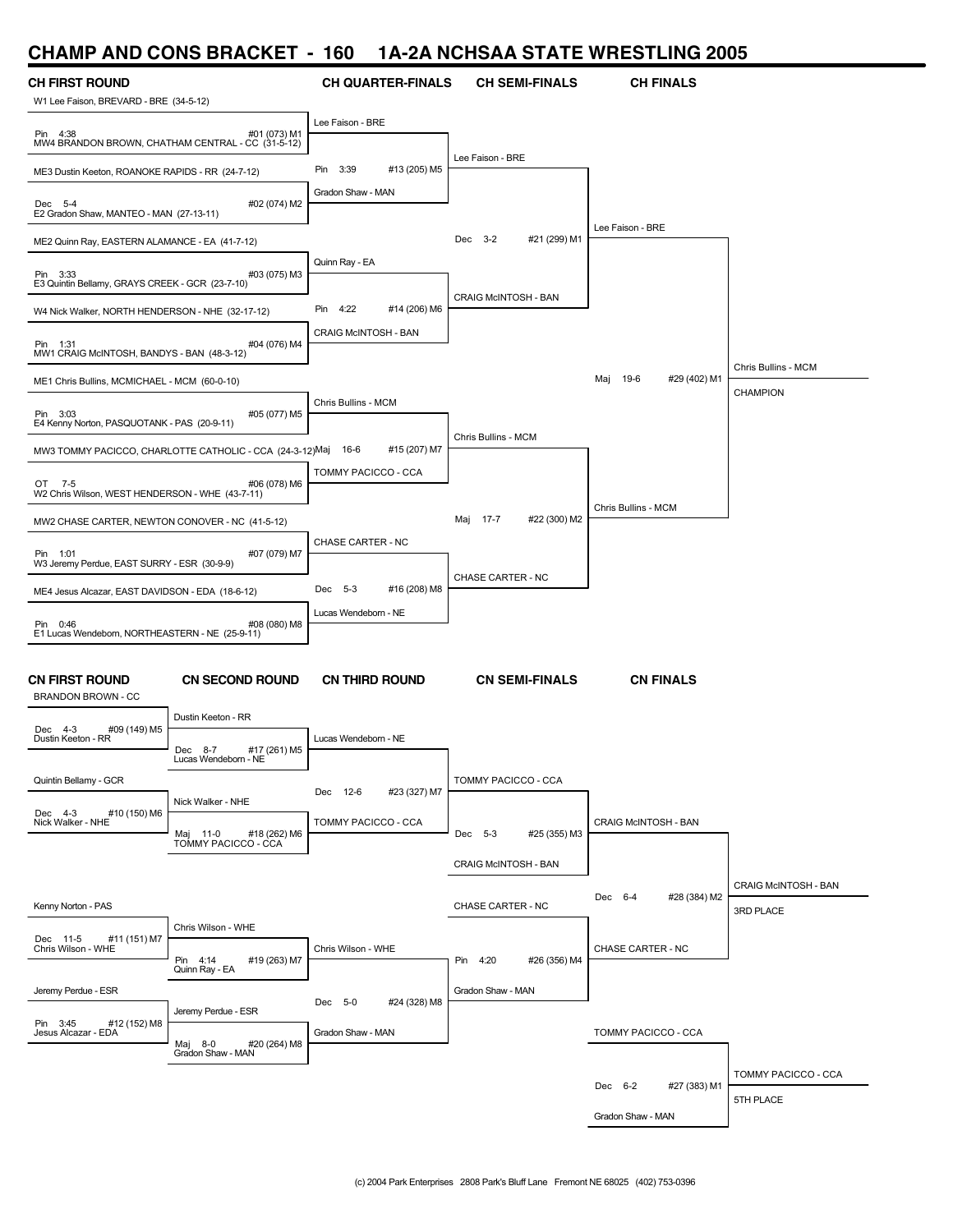#### **CHAMP AND CONS BRACKET - 171 1A-2A NCHSAA STATE WRESTLING 2005**

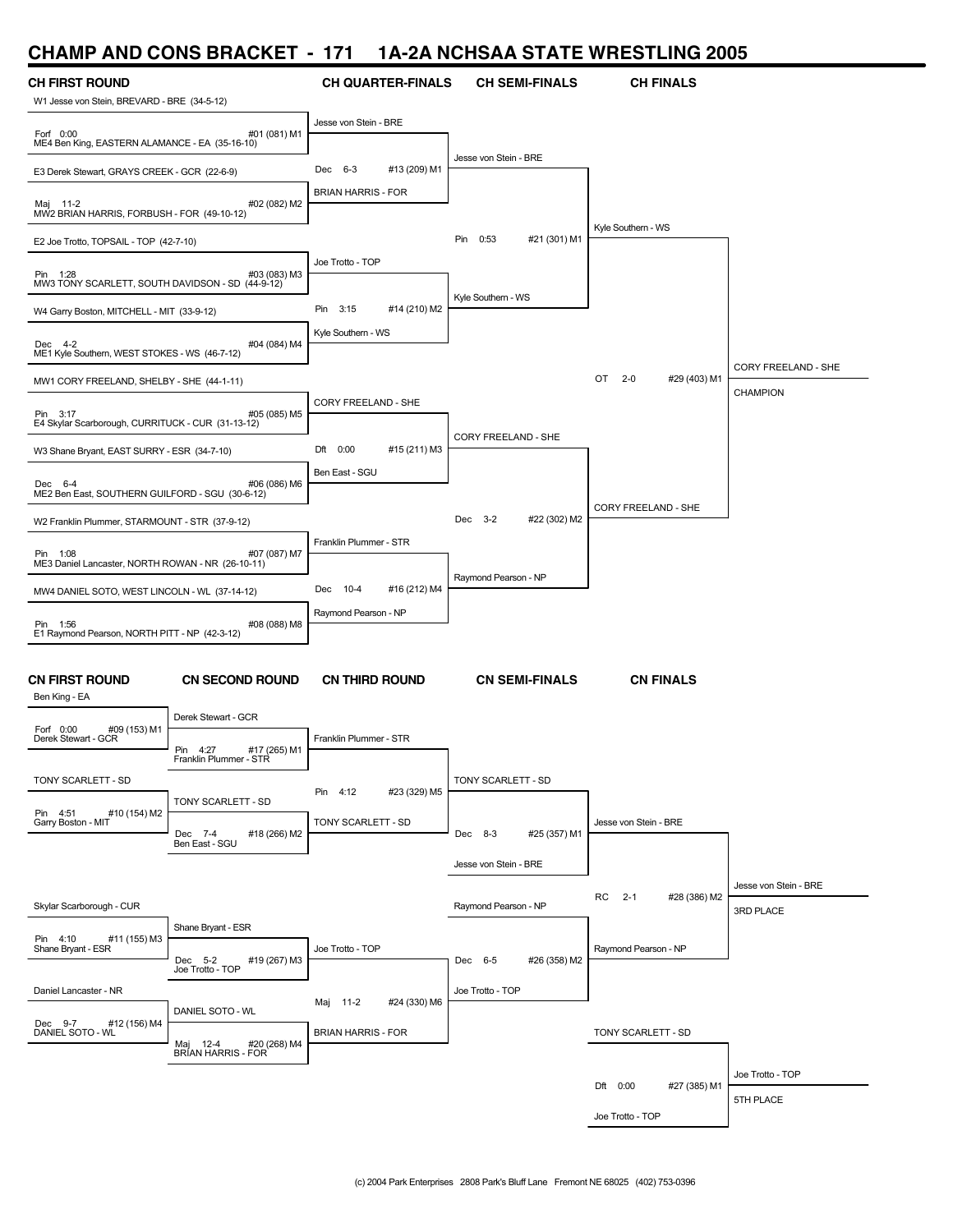## **CHAMP AND CONS BRACKET - 189 1A-2A NCHSAA STATE WRESTLING 2005**

| <b>CH FIRST ROUND</b><br>E1 Aaron Myrick, CROATAN - CRO (41-3-11) |                                              | <b>CH QUARTER-FINALS</b>    | <b>CH SEMI-FINALS</b>       | <b>CH FINALS</b>          |                     |
|-------------------------------------------------------------------|----------------------------------------------|-----------------------------|-----------------------------|---------------------------|---------------------|
|                                                                   |                                              | Aaron Myrick - CRO          |                             |                           |                     |
| Pin 5:18<br>MW4 KEANE STEELE, WEST LINCOLN - WL (29-14-12)        | #01 (089) M1                                 |                             | Aaron Myrick - CRO          |                           |                     |
| W3 Wilbert Brown, SURRY CENTRAL - SRC (38-9-10)                   |                                              | Dec 7-2<br>#13 (213) M5     |                             |                           |                     |
| Dec 8-3<br>ME2 DJ Shipp, NORTH ROWAN - NR (31-6-11)               | #02 (090) M2                                 | DJ Shipp - NR               |                             |                           |                     |
| W2 Butch Bridges, PISGAH - PSQ (31-6-11)                          |                                              |                             | Pin 2:56<br>#21 (303) M1    | Aaron Myrick - CRO        |                     |
| Dec 10-7<br>ME3 Carl Marrow, SOUTHERN VANCE - SV (34-9-12)        | #03 (091) M3                                 | Carl Marrow - SV            |                             |                           |                     |
| E4 Daniel Sedlak, TOPSAIL - TOP (40-5-12)                         |                                              | Dec 13-7<br>#14 (214) M6    | <b>KYLE HIGGINS - FOR</b>   |                           |                     |
| Maj 19-11<br>MW1 KYLE HIGGINS, FORBUSH - FOR (55-6-12)            | #04 (092) M4                                 | <b>KYLE HIGGINS - FOR</b>   |                             |                           |                     |
| ME1 Josh Collins, CEDAR RIDGE - CR (48-3-12)                      |                                              |                             |                             | Dec 7-6<br>#29 (404) M1   | Josh Collins - CR   |
| Pin 3:05<br>W4 Jamie Buchanan, MOUNTAIN HERITAGE - MTH (31-14-12) | #05 (093) M5                                 | Josh Collins - CR           |                             |                           | <b>CHAMPION</b>     |
|                                                                   |                                              |                             | Josh Collins - CR           |                           |                     |
| E3 Kirk Heffley, TARBORO - TAR (30-5-10)                          |                                              | Pin 0:25<br>#15 (215) M7    |                             |                           |                     |
| Dec 11-5<br>MW2 SYL BARTOS, CHARLOTTE CATHOLIC - CCA (29-6-12)    | #06 (094) M6                                 | Kirk Heffley - TAR          |                             |                           |                     |
|                                                                   |                                              |                             |                             | Josh Collins - CR         |                     |
| E2 Malcolm Fedderman, SWANSBORO - SWA (20-8-12)                   |                                              |                             | 12-0<br>#22 (304) M2<br>Maj |                           |                     |
| Dec 4-2<br>MW3 BLAKE WOOD, EAST RUTHERFORD - ER (39-8-11)         | #07 (095) M7                                 | <b>BLAKE WOOD - ER</b>      |                             |                           |                     |
|                                                                   |                                              |                             | Scott Russell - BRE         |                           |                     |
| ME4 Jimmy Metzinger, BUNN - BUN (37-7-12)                         |                                              | Pin<br>0:52<br>#16 (216) M8 |                             |                           |                     |
| Pin 2:44<br>W1 Scott Russell, BREVARD - BRE (35-3-12)             | #08 (096) M8                                 | Scott Russell - BRE         |                             |                           |                     |
|                                                                   |                                              |                             |                             |                           |                     |
| <b>CN FIRST ROUND</b><br><b>KEANE STEELE - WL</b>                 | <b>CN SECOND ROUND</b>                       | <b>CN THIRD ROUND</b>       | <b>CN SEMI-FINALS</b>       | <b>CN FINALS</b>          |                     |
|                                                                   | Wilbert Brown - SRC                          |                             |                             |                           |                     |
| Dec 5-4<br>#09 (157) M5<br>Wilbert Brown - SRC                    | #17 (269) M5<br>Maj 11-2<br>BLÁKE WOOD - ER  | Wilbert Brown - SRC         |                             |                           |                     |
| Butch Bridges - PSQ                                               |                                              |                             | Daniel Sedlak - TOP         |                           |                     |
|                                                                   | Daniel Sedlak - TOP                          | #23 (331) M3<br>Pin 4:47    |                             |                           |                     |
| Pin 1:59<br>#10 (158) M6<br>Daniel Sedlak - TOP                   | #18 (270) M6<br>Pin 2:15                     | Daniel Sedlak - TOP         | #25 (359) M7<br>Pin 2:31    | Daniel Sedlak - TOP       |                     |
|                                                                   | Kirk Heffley - TAR                           |                             |                             |                           |                     |
|                                                                   |                                              |                             | <b>KYLE HIGGINS - FOR</b>   |                           |                     |
|                                                                   |                                              |                             |                             | Pin 3:27<br>#28 (388) M2  | Daniel Sedlak - TOP |
| Jamie Buchanan - MTH                                              | Jamie Buchanan - MTH                         |                             | Scott Russell - BRE         |                           | 3RD PLACE           |
| Dft 0:00<br>#11 (159) M7<br>SYL BARTOS - CCA                      |                                              | Carl Marrow - SV            |                             | Scott Russell - BRE       |                     |
|                                                                   | Maj 11-3<br>Carl Marrow - SV<br>#19 (271) M7 |                             | Dec 4-2<br>#26 (360) M8     |                           |                     |
| Malcolm Fedderman - SWA                                           |                                              |                             | Carl Marrow - SV            |                           |                     |
|                                                                   | Malcolm Fedderman - SWA                      | #24 (332) M4<br>Dec 11-4    |                             |                           |                     |
| Dec 6-2<br>#12 (160) M8<br>Jimmy Metzinger - BUN                  | OT 6-4<br>#20 (272) M8                       | DJ Shipp - NR               |                             | <b>KYLE HIGGINS - FOR</b> |                     |
|                                                                   | DJ Shipp - NR                                |                             |                             |                           |                     |
|                                                                   |                                              |                             |                             | Dft 0:00<br>#27 (387) M1  | Carl Marrow - SV    |
|                                                                   |                                              |                             |                             |                           | 5TH PLACE           |
|                                                                   |                                              |                             |                             | Carl Marrow - SV          |                     |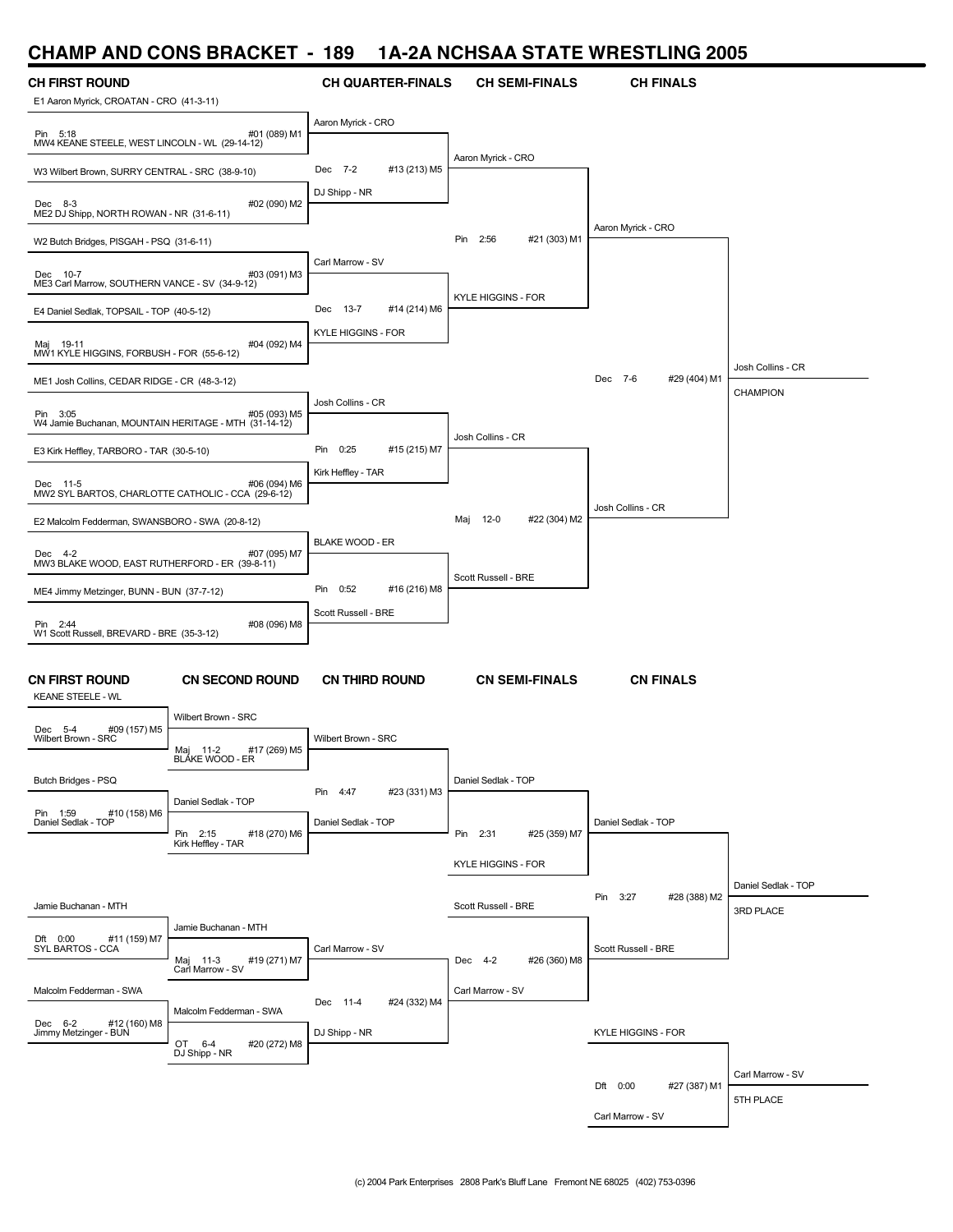#### **CHAMP AND CONS BRACKET - 215 1A-2A NCHSAA STATE WRESTLING 2005**